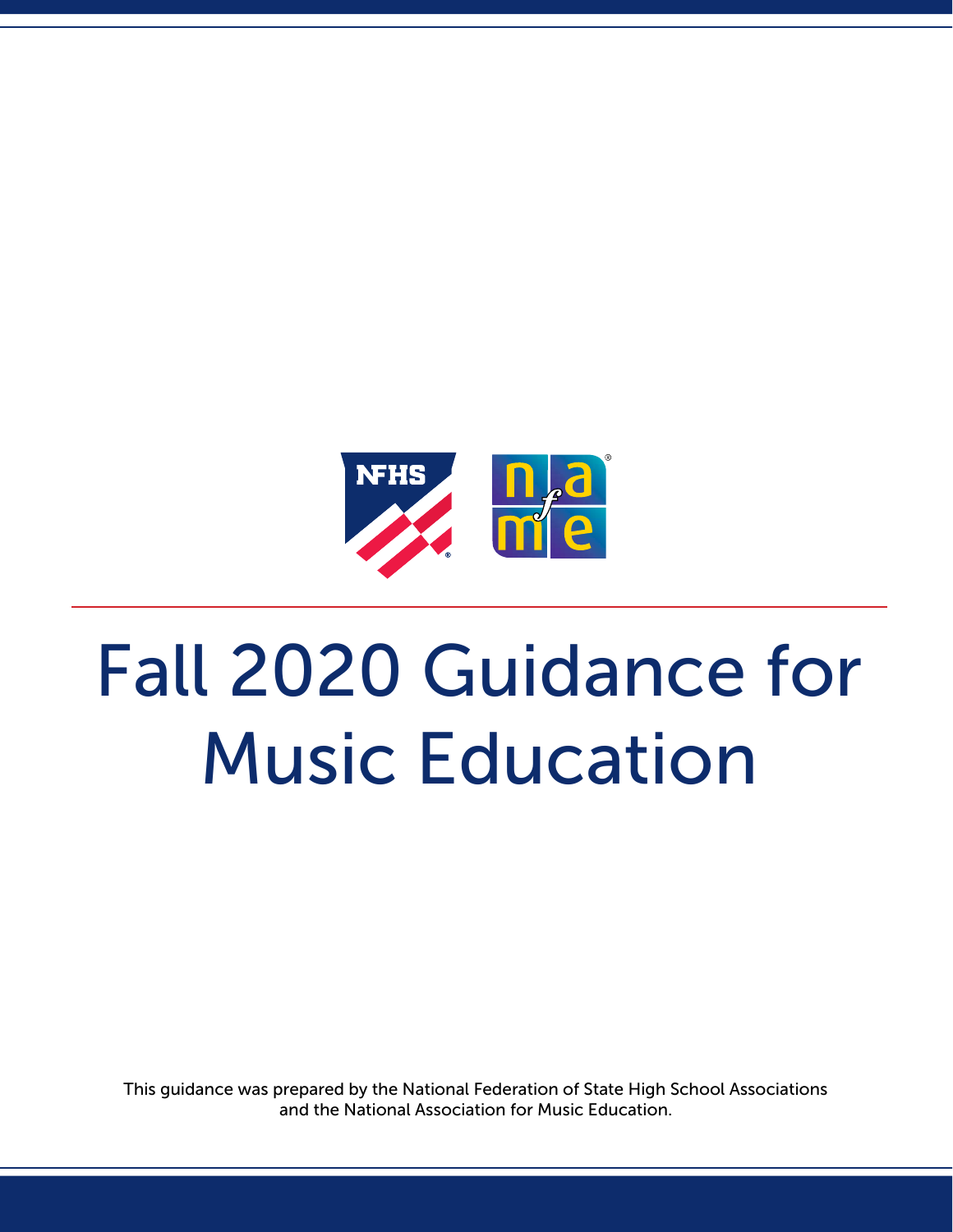## **Introduction**

The mission of the National Association for Music Education (NAfME) is to advance music education by promoting the understanding and making of music by all. The National Federation of State High School Associations (NFHS) provides leadership for the administration of high-school based activities, emphasizing health and safety to develop leaders and increase opportunities for all. In the time of COVID-19, we collectively believe that music programs are more vital than ever, given their ability to support the social and emotional wellbeing of students and their ability to foster community.

This document provides practical guidance for PreK-12 schools as administrators and music educators seek to provide meaningful music instruction for students of all ages and grade levels during the COVID-19 pandemic. In this unique time, music educators are modifying their practices not only in teaching, but in classroom orientation, cleaning, spacing and management. It is understood that, as trained professionals, music educators want to offer the very best instruction so all students can learn and grow in their knowledge, understanding, and love of music. This guide asserts that music educators can still do that, but also acknowledges that *how* we deliver teaching may be different than in the past.

By maintaining access to safe and meaningful music-learning, music educators will continue to support the artistic, academic, social and emotional development of students, schools, and communities across the United States.

To that end, the two most important things to bear in mind about *Fall 2020 Guidance for Music Education*:

- 1. *The guide does not purport to replace or contradict the guidelines issued by the Centers for Disease Control (CDC) or your state or local public health departments regarding the timing or protocols for how schools should operate in our new normal of education.*
- 2. *There is no expectation that all schools in all states and districts will or should follow every recommendation included here.* Every state is handling the pandemic differently and those differences may even vary district to district. Perhaps your school will return to classes and you will be able to restart your music program in a very similar way as in the past. Conversely, you may initially be conducting your classes entirely through a virtual platform. Either way, this guide seeks to support you.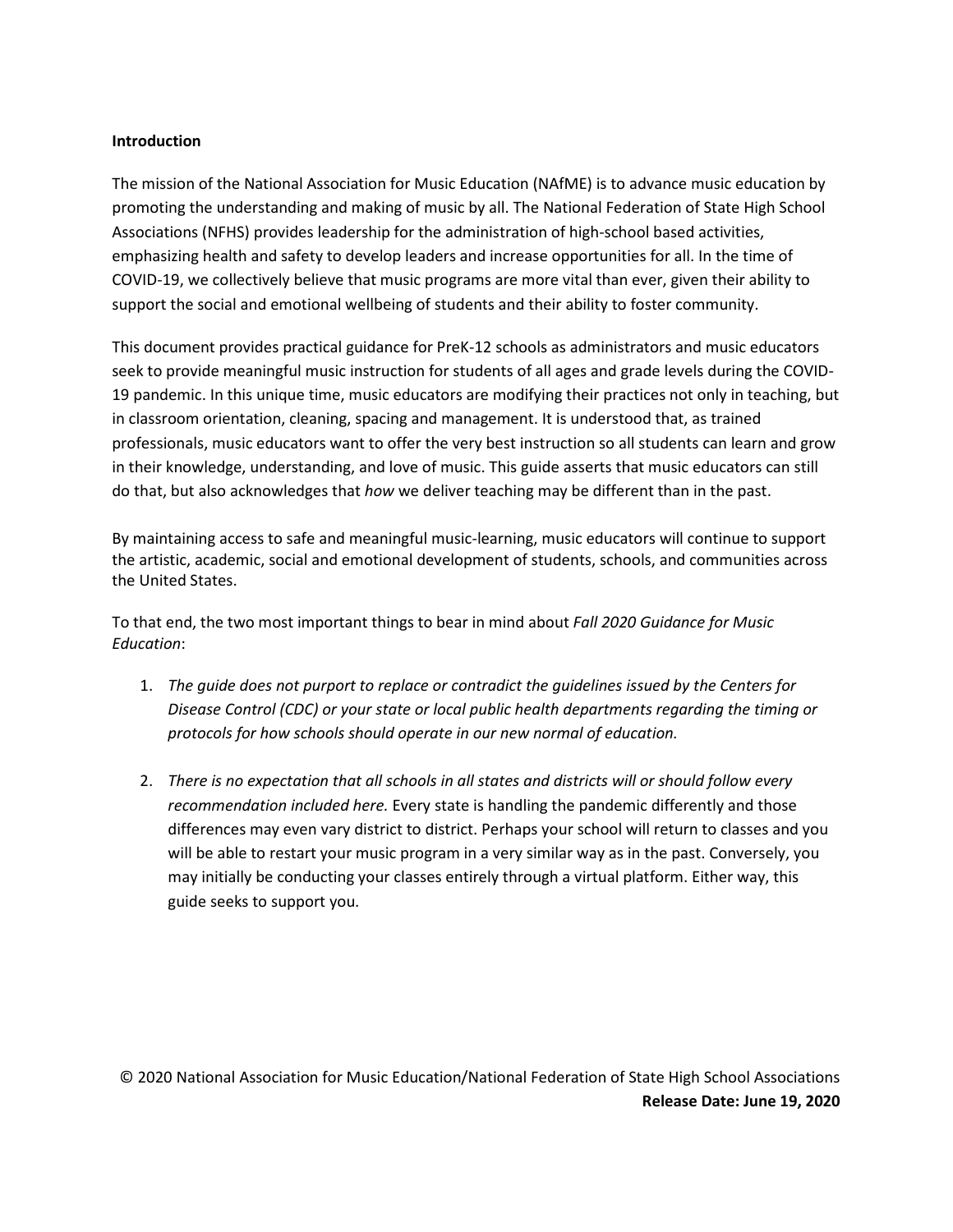## **Table of Contents**

| <b>1. KEY TAKEAWAYS FOR ADMINISTRATORS</b>                                                   | $\overline{2}$ |
|----------------------------------------------------------------------------------------------|----------------|
| 2. MUSIC EDUCATOR INTRODUCTION AND RATIONALE                                                 | 3              |
| <b>3. RETURNING TO FACE TO FACE MUSIC INSTRUCTION</b>                                        | 4              |
| a. SOCIAL DISTANCING AND FACE TO FACE MUSIC INSTRUCTION                                      | 4              |
| <b>b. INSTRUMENTAL DEMONSTRATION AND FITTINGS FOR BEGINNERS</b>                              | 6              |
| 4. SCHEDULING CONSIDERATIONS FOR FACE TO FACE AND/OR MIXED<br><b>MODEL MUSIC INSTRUCTION</b> | 8              |
| <b>5. VIRTUAL MUSIC INSTRUCTION CONSIDERATIONS</b>                                           | 10             |
| 6. STANDARDS-BASED INSTRUCTION IN FALL, 2020                                                 | 13             |
| 7. BEGINNING INSTRUMENTAL INSTRUCTION FOR FALL, 2020                                         | 16             |
| 8. ADVOCATING FOR MUSIC EDUCATION IN 2020                                                    | 18             |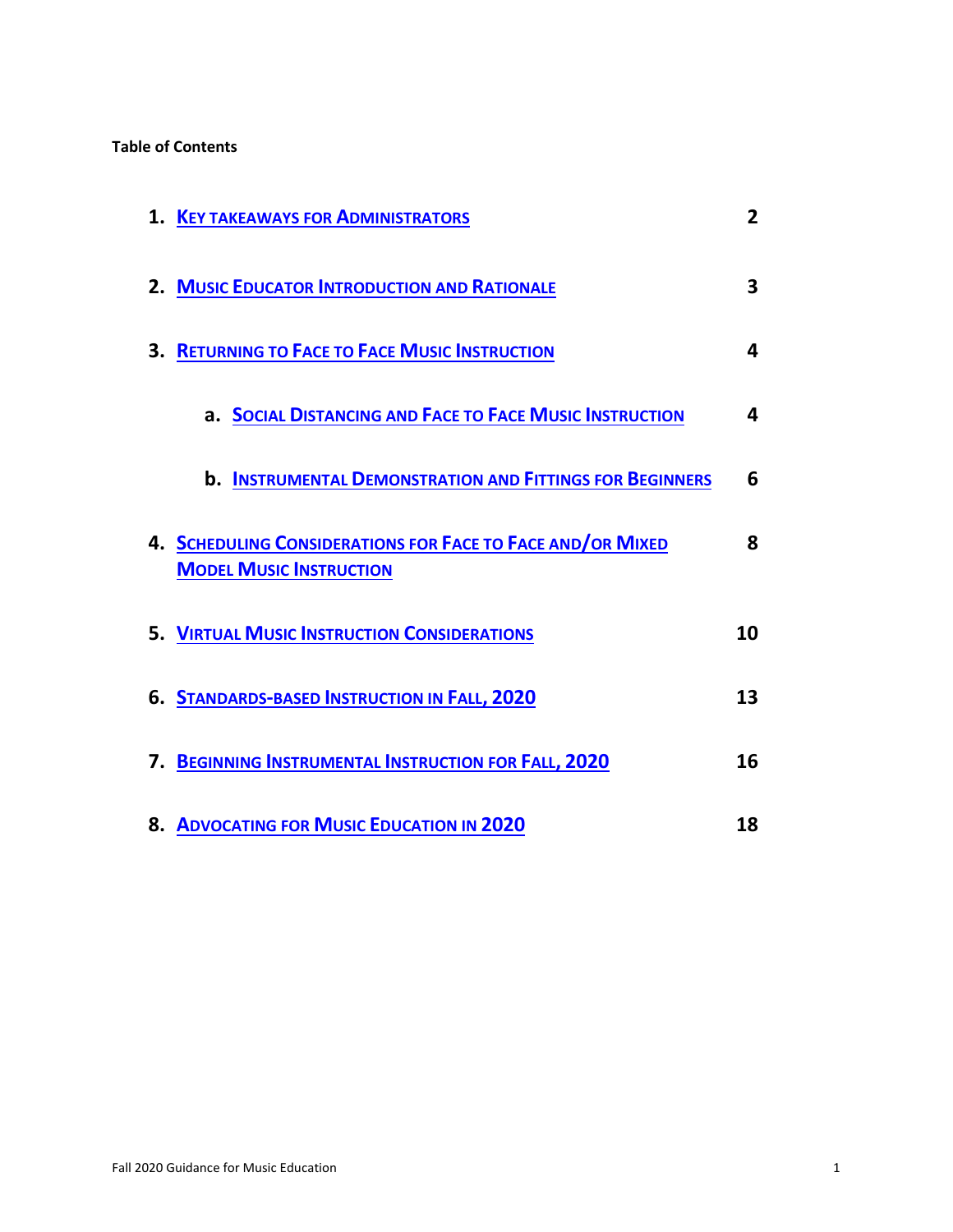## <span id="page-3-0"></span>**KEY TAKEAWAYS FOR ADMINISTRATORS**

1. CBDNA, NFHS, NAfME, the NAMM Foundation and over 100 performing arts organizations are supporting [a scientific study](https://www.nfhs.org/articles/unprecedented-international-coalition-led-by-performing-arts-organizations-to-commission-covid-19-study/) to learn how COVID-19 may spread in the course of music activities. The study is examining possible mitigation techniques to prevent or lessen aerosol distribution during singing and playing of wind instruments. The results of this research will inform our understanding and, subsequently, the development of effective mitigation strategies for music education. We are advised by the researchers that results may be forthcoming by early July. We encourage you to check [here](https://www.nfhs.org/articles/unprecedented-international-coalition-led-by-performing-arts-organizations-to-commission-covid-19-study/) for updated information.

- 2. As we await the results of the scientific study, the following safety guidance is suggested:
	- A. No indoor group or ensemble singing, until tested mitigation techniques are proven effective.
	- B. Practice social distancing in music classrooms. This may mean each class will be smaller than traditional large ensembles unless facility space is available to support the social distancing of large groups of students.
		- a. If providing in-person, indoor instrumental ensemble experiences, teachers may focus on chamber music with smaller groups of students due to social distancing constraints.

3. Music Education encompasses more than just musical performance, as outlined in the 2014 Music [Standards,](https://nafme.org/my-classroom/standards/core-music-standards/) on which most state music standards are based. Face to face music education may focus on the other musical processes – responding, creating and connecting. Students can continue to work on musical performance skills at home.

4. There are many scheduling models being developed across the nation (e.g., block scheduling, flipped classrooms, small group pull-outs, and staggered scheduling). **Music education can and should occur in all scheduling models.** Examples are provided for various models later in this document.

5. If a school district allows students at high-risk to opt out of in-person attendance, and virtual learning is provided for those students, music should be part of the well-rounded education provided to those students.

6. High quality, content-valid music assessments can be conducted virtually, allowing music educators and administrators to determine the progress of students in meeting state music standards, regardless of how instruction is delivered this school year.

7. If school performances are permitted, they may be streamed online without live audiences. However, the school must have a proper publ[i](#page-20-0)c performance license<sup>i</sup>. Social distancing protocols, as directed by local and state health departments, should be followed for student performers and good instrument hygiene practiced.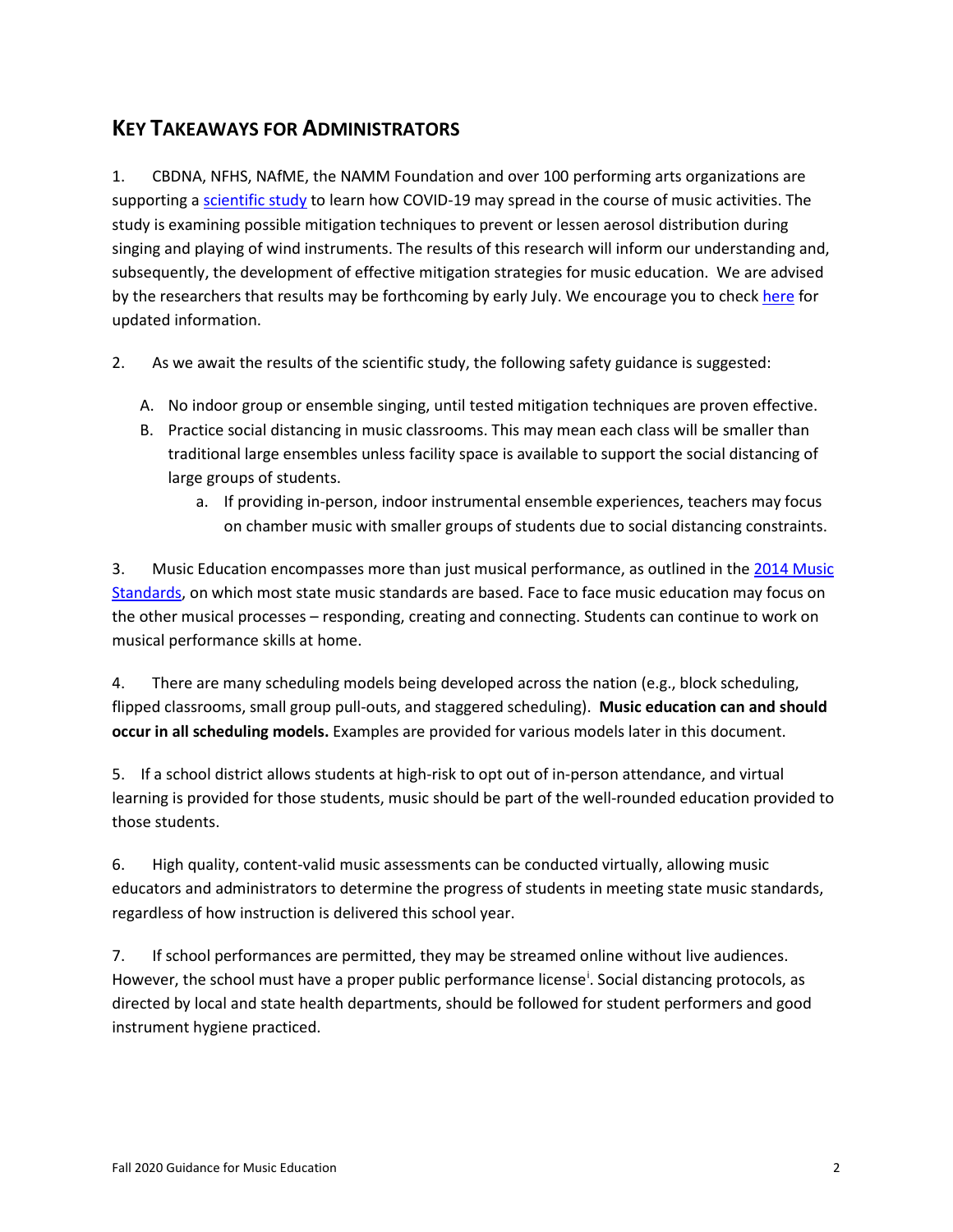## <span id="page-4-0"></span>**MUSIC EDUCATOR INTRODUCTION AND RATIONALE**

## **Return to Music Education Activities**

The NFHS and NAfME believe it is essential to the physical, social, emotional and mental well-being of K-12 students across the nation that students return to regular, face to face music activities as soon as it deemed safe to do so. The NFHS and NAfME also recognize the likelihood that all students will not be able to return to – or sustain – music activities at the same time in all schools, regions and states. There will likely be variations in which activities can be held in the various parts of the country. While we would typically have reservations regarding such inequities, the NFHS and NAfME endorse the return to school-based music activities in any and all situations where a return can be done safely.

#### **Rationale**

The COVID-19 pandemic created challenges and opportunities that were unforeseen when the 2019- 2020 school year began. We have witnessed an unprecedented transformation of the education system as we knew it in March of 2020. As schools develop plans for the new school year, the health, safety, and security of our students, faculty, and staff is the predominant consideration. As a result, we are now faced with a potential need to continue a distance learning environment in some capacity for the foreseeable future. The guidance below considers possible scenarios and potential solutions. There will be more guidance as science continues to provide more information.

#### **[COVID-19 Aerosol Study](https://www.nfhs.org/articles/unprecedented-international-coalition-led-by-performing-arts-organizations-to-commission-covid-19-study/)**

CBDNA, NFHS, NAfME, the NAMM Foundation and over 100 performing arts organizations are supporting a scientific study to learn how COVID-19 may spread via aerosol distribution in music and develop mitigation techniques to prevent or lessen aerosol distribution during singing and playing of wind instruments. The results of this research will inform our understanding and, subsequently, how to safely resume face-to-face music performance activities. We are advised by the researchers that results may be forthcoming by early July. We encourage you to check [here](https://www.nfhs.org/articles/unprecedented-international-coalition-led-by-performing-arts-organizations-to-commission-covid-19-study/) for updated information.

#### **Additional Resources to support Music educators**

This document was made possible by the ongoing collaboration that exists between the NFHS and NAfME. Leaders and volunteers from each organization contributed to its contents at a time when much is still unclear. We encourage anyone who wants to further explore the topics discussed here to visit the NFHS and NAfME websites for more information, including:

- [NFHS Music Directors Resources](https://www.nfhs.org/activities-sports/music/) [NAfME COVID-19 Resources](https://nafme.org/covid-19/)
-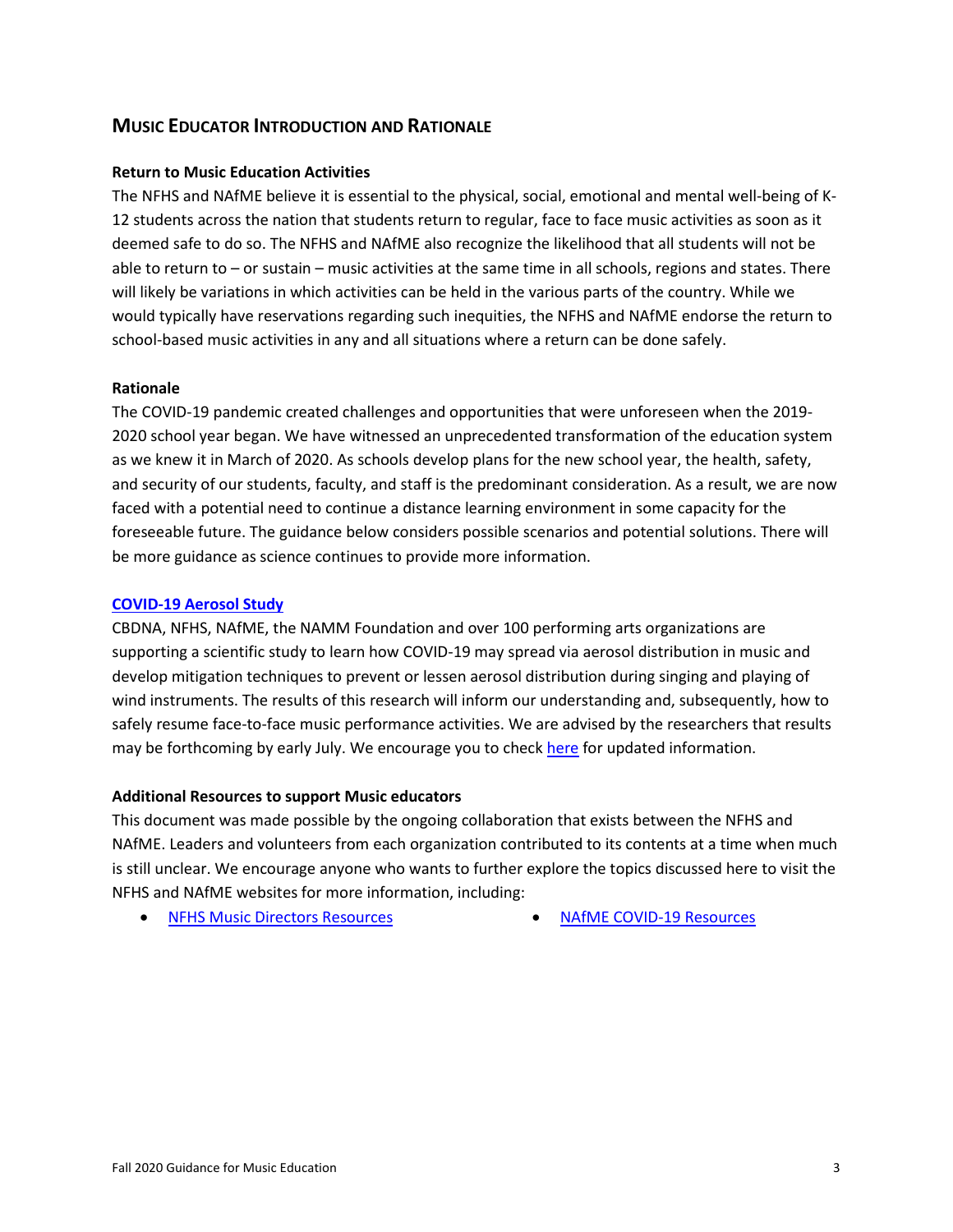## <span id="page-5-0"></span>**RETURNING TO FACE TO FACE MUSIC INSTRUCTION**

## <span id="page-5-1"></span>**Social Distancing and Music Instruction**

Social distancing will most likely be a part of the return to school across all grade levels and content areas. This will have an impact on music classes that are often much larger than a typical class. **This may mean each class will be smaller than traditional large ensembles** unless facility space is available to support the social distancing of large groups of students.

If providing in-person, indoor instrumental ensemble experiences, teachers may focus on chamber music with smaller groups of students due to social distancing constraints.

Transportation will present challenges for every school district. School staff will need to accommodate social distancing while transporting students to school, field trips, and other events.

Audition, contest, festival, and All-State event organizers will need to be cognizant of all current social distancing safety measures in planning for events. Online auditions and/or events may need to be utilized for the sake of safety.

## **General Safety Guidelines for Face to Face Music Instruction**

The following general safety guidelines are suggested for all music educators.

Instrument Hygiene:

- Instruments should not be shared.
	- However, if shared, proper and thorough cleaning should occur between each use.
- Percussion students must not share mallets without properly disinfecting them--or students can wear gloves.
- If teaching recorder, each student must have their own instrument. Recorders must not be kept in a common storage area in the classroom.
	- Students should not play recorders in school until the results of the COVID-19 aerosol study are complete
- General music teachers should consider providing each student with a personal music kit that includes common classroom instruments (rhythm sticks, mallets, etc.).
- Training and proper PPE must be provided to those who are responsible for cleaning.

Music Classroom/Ensemble Classroom:

- Measure classrooms to determine the best setup for each class to adhere to social distancing requirements. Straight rows may allow for more space between students than the traditional arch shape.
- Consider use of larger facilities as available, and measure and pre-set these spaces as well.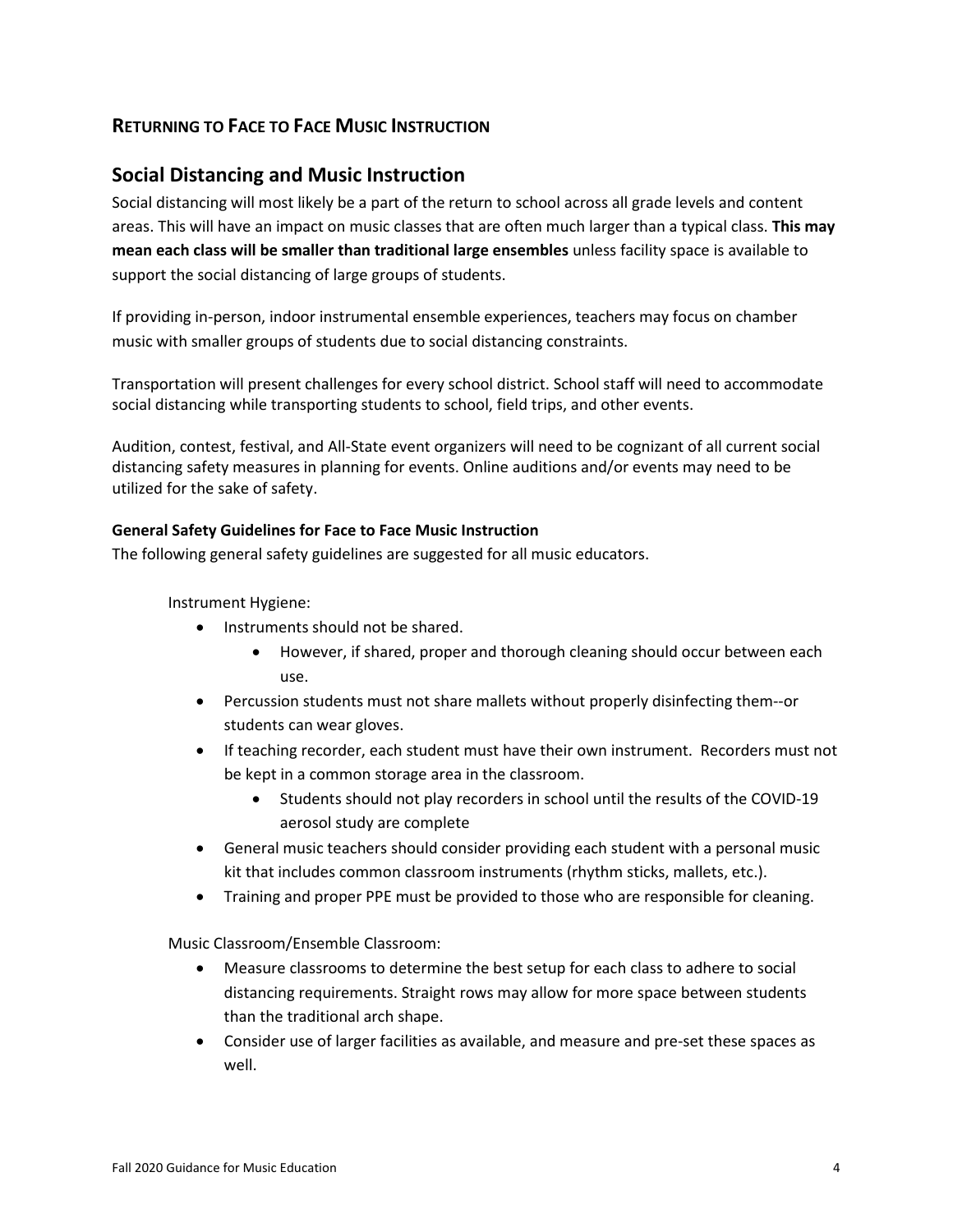- Create a template of the desired length that will meet CDC, state and local guidelines for social distancing, and mark spaces on your floor where chairs and stands will be placed.
- Prepare for how students enter and exit the classroom, along with how materials such as instruments, sheet music, and stands are used. Proper planning can help reduce person to person contact outside of the recommend social distancing.

Equipment and supplies may need to be expanded:

- Students must not share music stands.
- Students must not share sheet music. Additional sheet music may need to be purchased to ensure all students have their own copies.

School Performances:

- If school performances are permitted, they may be streamed online without live audiences.
	- The school must have a proper public performance license. In most cases, a performance license held by the school is sufficient to allow for streamed online performances, so long as the video is only streamed live and is unavailable for viewing after the conclusion of the live performance.
- Social distancing protocols, as directed by local and state health departments, should be followed for student performers and good instrument hygiene practiced.

Hydration:

- Water bottles must not be shared. Students shall bring their own water bottle.
- Hydration stations (water cows, water trough, water fountains, etc.) should not be utilized.

**Social Distancing and Budget Implications.** As the above lists indicate, additional costs may be incurred to safely provide music instruction under social distancing guidelines. These additional costs may include:

- Additional sheet music
- Additional music stands
- Additional recorders or other, shared instruments for general music
- Additional instruments for personal music kits for general music class students
- Additional woodwind, brass, percussion or string instruments to eliminate sharing
- Additional class sections may be needed to properly social distance students
- Appropriate cleaners per the recommended guidelines from the research, and based on the total number of students

The best time to begin a conversation about the budget with your administration is now. There is a lot of uncertainty in the coming months. Planning ahead and letting school administrators know what the potential needs may be will help ease those conversations later once the reality of the coming school year becomes more focused.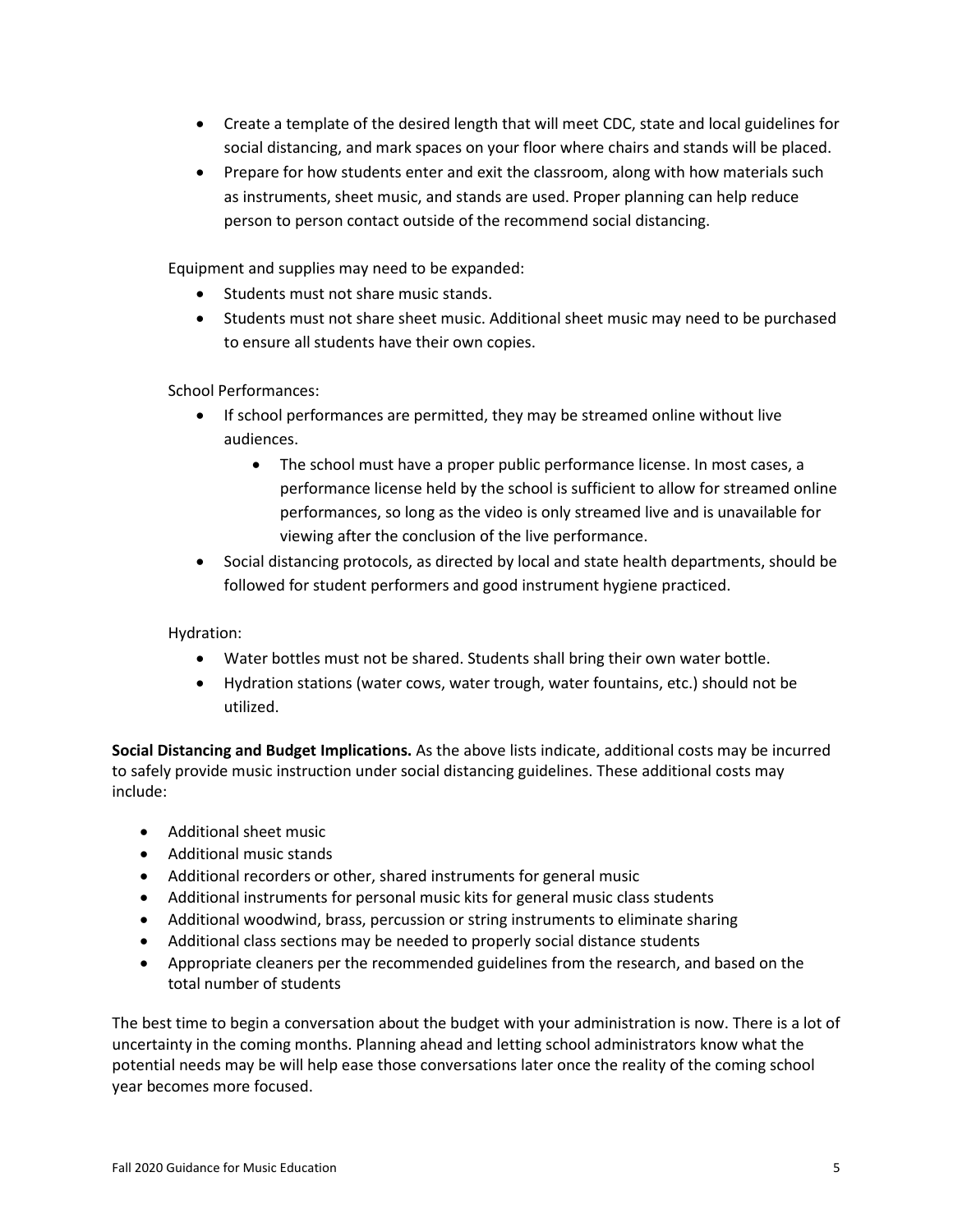#### **What Best Fits In-Person Given Social Distancing/Safe Practices?**

While certain types of online music instruction are possible and effective, face-to-face music learning is optimal and preferred, provided the above-described social distancing/safe practices are implemented. Large and small ensembles are most effective in person due to the collaborative interaction between individuals that is necessary to produce a quality musical product. Beginner Instrumental instruction is best done in person for optimal success and to promote long term commitment from the student.

#### **What Might Be Missing?**

Large in-person music classes such as band, choir, and orchestra produce creative, nurturing, and collaborative environments where students can thrive intellectually, emotionally, and socially. Due to social distancing and group size limits, large groups divided into smaller ensembles will be key to retain these important traits.

## <span id="page-7-0"></span>**Beginning Instrumental Demonstration and Fittings**

As school buildings closed due to the COVID-19 pandemic, many instrumental music programs were unable to carry out their instrument demonstrations and sign-ups for students interested in starting a new instrument. Here are suggested ways in which in-person demonstration and fitting can occur, if these fall within the suggested health and safety guidelines of your state and local health departments:

- Parental communication about any potential restrictions regarding entry and participation during instrument demonstrations will be necessary.
- Host an online pre-screening for students to confirm interest prior to in-person instrument trials.
- Post signage prominently indicating no one should attend or participate if they currently have symptoms or have been in contact with anyone with a confirmed COVID-19 diagnosis in the last 14 days.
- Be prepared to work appropriately with students who have pre-existing health conditions and work with school nurses or other health officials to take additional precautions as needed.
- Suggest or require use of face coverings based on local guidelines.
- When possible, conduct instrument demonstration and fitting outdoors.
- If outdoors is not possible, schedule instrument fittings using 30-60 min sessions with up to 12 students per 60-minute session (one every 5 minutes) per classroom.
	- If possible open windows and use fans to circulate the air.
	- If a larger space such as a gymnasium is used multiple stations may be set up as long as each station is separated from the other stations by a distance ranging from 20-30 feet. A 20 min buffer between sessions is recommended to allow the air to refresh before beginning the next session. Older buildings may require a longer buffer between sessions to allow the air to refresh.
- If parents and guardians are allowed into the school building and/or the outdoor demonstration area, designate a taped off area 10 feet away from any fitting station for parents to sit and observe the instrument demonstration and fitting. Once the session is concluded the student should walk to the parents' seating area and both the parents and child should vacate the area together.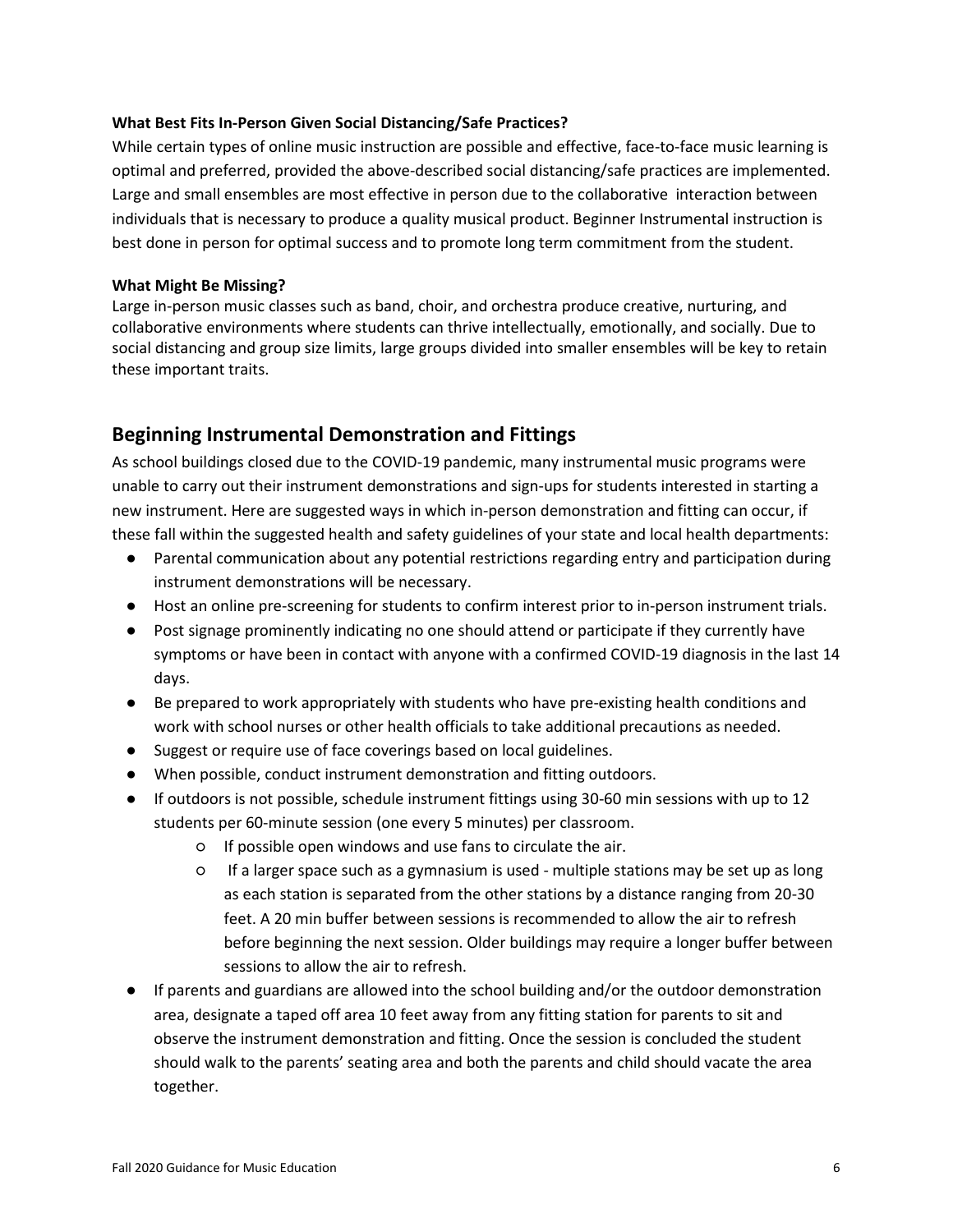- No more than 2 seats should be available per student for parents, guardians, and siblings, and these seats must also be properly distanced. In some cases, the students' family may have to wait outside the school building. This expectation should be communicated in advance.
- Clean and sanitize instruments/mouthpieces properly between each student.
- Consider the use of wind instrument trial kits rather than actual instruments when conducting instrument demonstrations and fitting for potential band members. After each instrument fitting, the student should then place the mouthpiece in a tub of hot soapy water. A volunteer should take the mouthpiece out of the water, dry it and then spray it with a 70% isopropyl alcohol disinfectant and allow it to air dry.
- Ensure social distancing is maintained between students as much as possible. This means that students must be separated by at least 6 feet in any small group setting. Teachers should wear a mask if they need to approach the student within that 6-foot setting to facilitate the demonstration.
- Provide hand sanitizer on site. Students and teachers should use hand sanitizer before and after each instrument fitting and/or demonstration. Encourage students to provide their own hand sanitizer to help get into the practice of bringing sanitizer to class.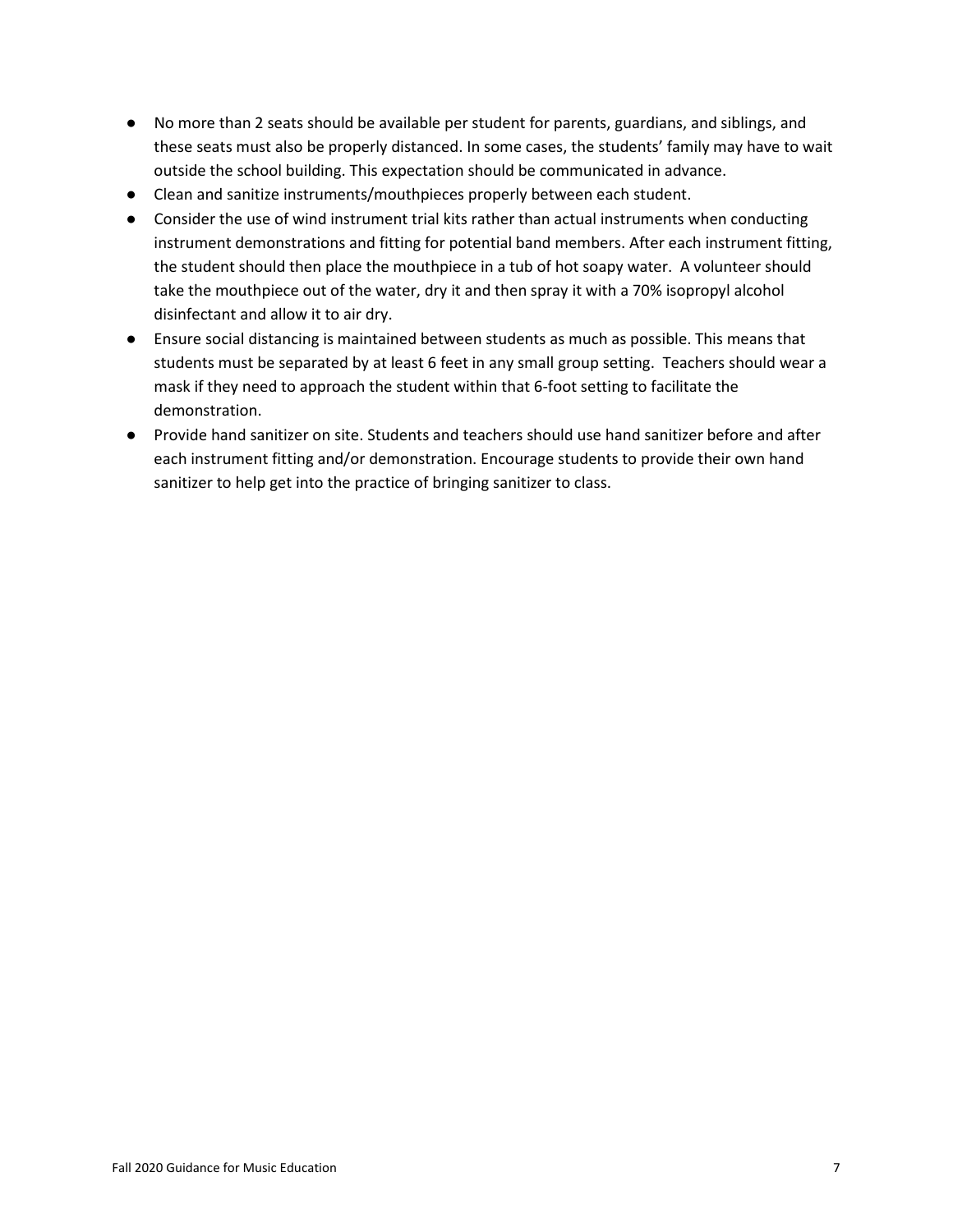## <span id="page-9-0"></span>**SCHEDULING CONSIDERATIONS FOR FACE TO FACE OR MIXED MODEL MUSIC INSTRUCTION**

Music educators' teaching schedules may need modifications due to the impacts of COVID - 19. If this is the case, music teachers should share ideas now that administrators can use to adapt schedules to maintain student safety and support music teaching and learning. Music educators should initiate conversations to: 1) Provide multiple solutions for administrators to consider and be sure to include zero-budget options; 2) Look for ways to maintain in-person learning opportunities for students that include virtual and in-person class structures; and 3) **Prioritize in-person experiences for students who are in the critical stages of building fundamental skills (Grades 4-8).** Additional considerations are provided below.

- If schools stagger student access to buildings, music educators will need to be prepared to teach both in-person and via distance learning.
- Music educators may need to be prepared, especially in elementary school settings, to teach "music on a cart", bringing music education into classrooms to limit student movement throughout the building. Administrators will need to provide music teachers with proper equipment (working cart, instruments, access to technology, portable sound system, and small classroom instruments) and sufficient time to travel between classrooms. Cleaning of materials (rhythm sticks, mallets, etc.) may need to be factored into travel time.
- If music classrooms and rehearsal rooms remain open in the fall, music educators will need to work with their administration and other leadership to devise cleaning protocols and cleaning schedules between each set of music students using the room.

Following are suggestions to help mitigate the challenges presented by different types of music teaching schedules:

- If travel between school campuses within one school day is not permitted:
	- Create a schedule that rotates staff between campuses not on the same day (ex MWF campus 1, TTh campus 2)
	- Create options for students to learn virtually
	- Staff may have to supervise the virtual learning when off campus.
	- If a daily rotating schedule is not allowed (ex MWF campus 1, TTh campus 2), create a weekly rotating schedule using the same virtual learning and supervision options.
- If two or more teachers team teach large ensemble classes, and all students enrolled are not permitted to meet, the class can be divided into smaller groupings where facilities allow. Some content can be delivered to both groups through virtual means.
- There may be situations that create a need to move to a fully virtual model. Teachers who teach multiple grade levels and/or contents may find it helpful to consolidate virtual instruction to meet the individual needs of all learners. Classes may require two different types of instruction:
	- As an example, a teacher offers a live virtual clarinet sectional for all students in the program in grades 5-12 focusing on one common objective that can be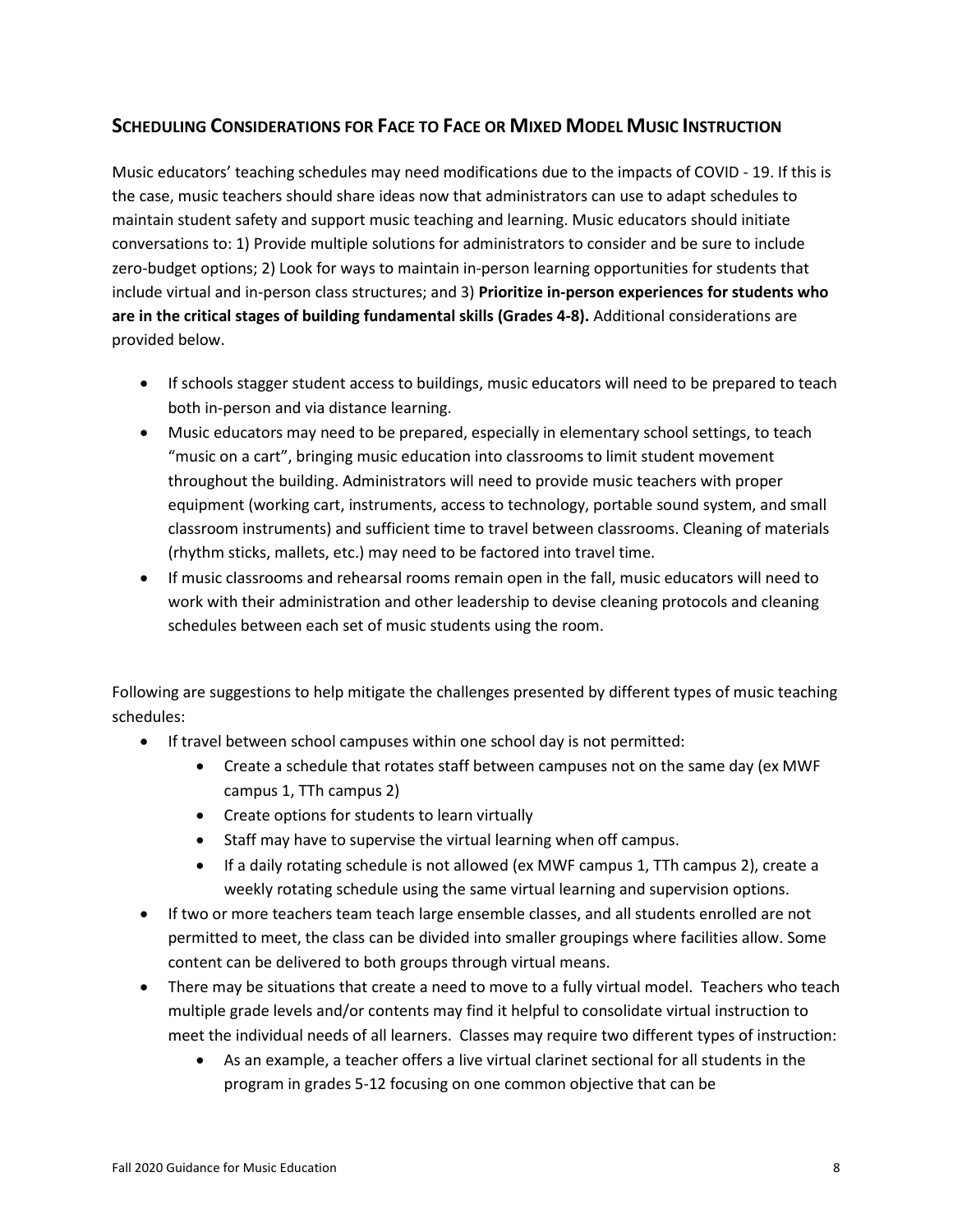differentiated. Students turn sound off for independent practice while the teacher gives feedback to smaller groups based on skill level.

• A second example could require an asynchronous instruction where the teacher creates a lesson and students would complete the lesson at their pace and time.

## **Number of Students/Session**

Due to group size limits, a rotating timed schedule (or more sections) may need to be developed so all music students receive some face to face musical instruction. Some points to consider:

- Large ensembles may need to be reorganized into multiple classes that meet at different times to satisfy social distancing guidelines. Class splits can occur by creating sections led by a head director and assistant directors. If circumstances permit staff from other levels of music education to be available within the school district, these staff members could help split large ensembles into smaller groupings, provided there is adequate rehearsal space.
- Small music groups can meet in many different areas in and outside of the school building if facilities space is limited due to the creation of multiple smaller class-sized classes.
- Work proactively with administration in determining the space available vs. the space needed, depending on projected music enrollment. This may lead to discussions of shorter classes and more periods throughout the day or week.
- Instruction may need to occur through "pull outs" where ensemble students leave other scheduled classes for short periods of time, similar to the familiar practice of pulling small student groups out of a rehearsal for sectional work.

If it is determined that face-to-face or virtual beginning instrumental music instruction is not possible or must be delayed, it may be necessary to advocate to administrators to retain existing music educator staff and temporarily re-allocate the time they are scheduled to teach beginning students to "resection" or team teach middle or high school music classes that exceed the limit for social distancing guidelines. Almost all states license music educators to teach PreK-12.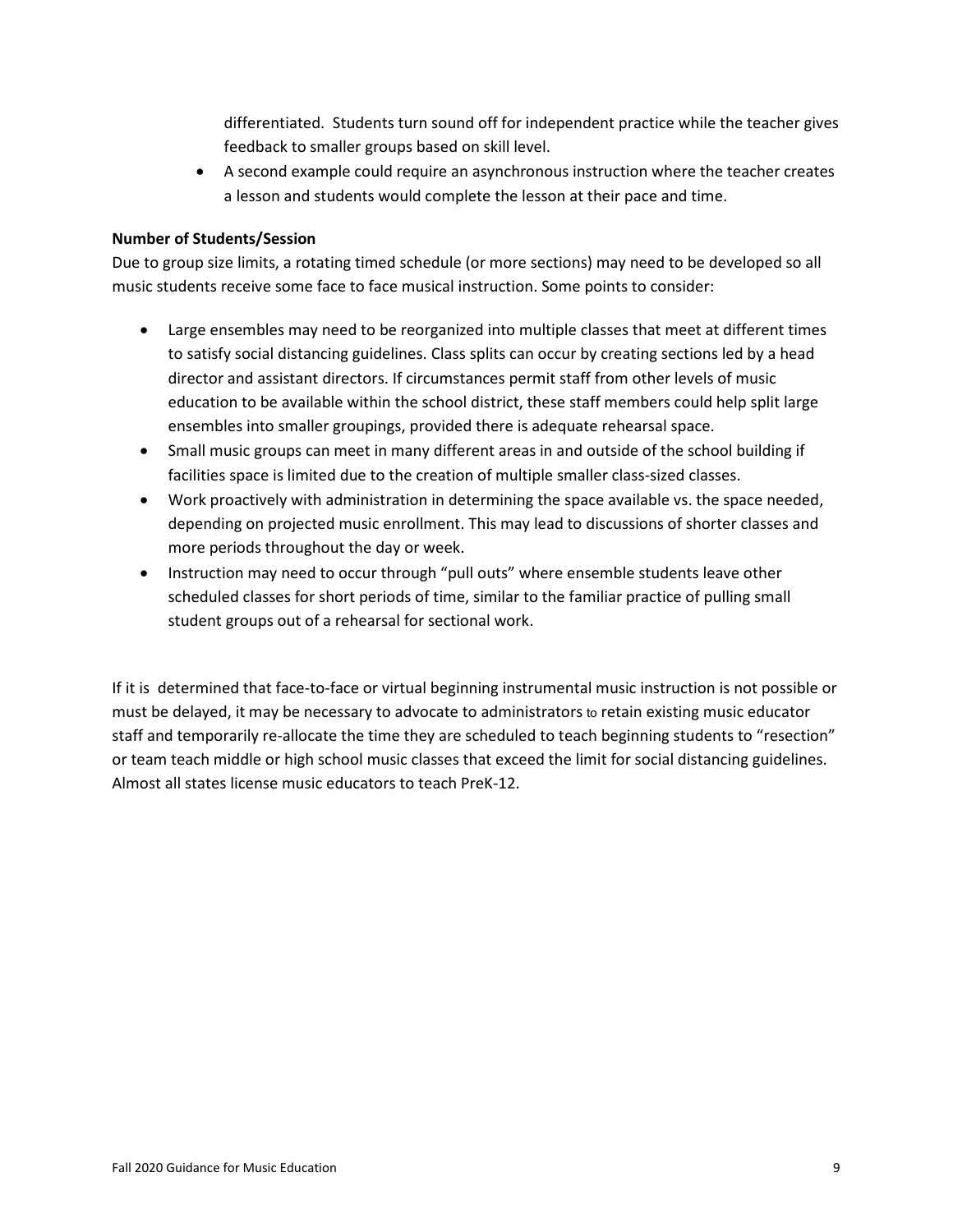## <span id="page-11-0"></span>**VIRTUAL MUSIC INSTRUCTION CONSIDERATIONS**

## **Viability of Online Instruction**

Music educators have demonstrated that online instruction can continue to support music learning when students cannot be present together. There are several questions educators need to ask while preparing for online instruction. Answers will vary by educator, school, and administrative policies:

- 1. What have I learned from virtual instruction this spring that can be applied to the fall, if needed?
- 2. How do I help my students progress in the curriculum and meet the standards?
- 3. How do I assess student learning?
- 4. How do I meet the needs of all learners?
	- a. How do I provide accommodations for students with Individualized Education Programs?
	- b. How do I provide accommodations for students with 504 plans?
	- c. How do I provide differentiation and specific learning interventions?
- 5. How do I reach my students who do not have internet access?
	- a. What are school policies that relate to this?
	- b. What will be the level of in-person contact time?
	- c. What are the alternative methods of instructional delivery if internet access is unavailable?
- 6. How do I foster student engagement?
- 7. How can online instruction be used to prepare for a return to ensemble instruction for secondary students?
- 8. What resources do I need to effectively deliver virtual music instruction?
- 9. What professional development do I need to deliver various forms of music education effectively?
- 10. Do you have proper copyright permissions<sup>[ii](#page-20-1)</sup> in place for your instructional materials being used in a virtual learning environment?

## **Opportunities in Virtual Instruction**

With proper planning, many of the objectives that are taught in a face to face environment can be taught in a virtual setting. Virtual instruction provides some unique opportunities to provide an individualized approach that will benefit all learners, including video modeling and differentiation opportunities. As with all instruction, teachers should embed appropriate accommodations for students with Individualized Education Programs and 504 plans. The following instructional strategies and ideas may be helpful in developing music fundamentals in a virtual setting through web-based programs and teacher driven instruction.

- Plan time to teach students how to use selected learning platforms.
- Consider providing opportunities for parents to learn how to use selected platform. This could be accomplished through short instructional videos.
- Provide video demonstrations and lessons that provide high quality performance examples for students to emulate.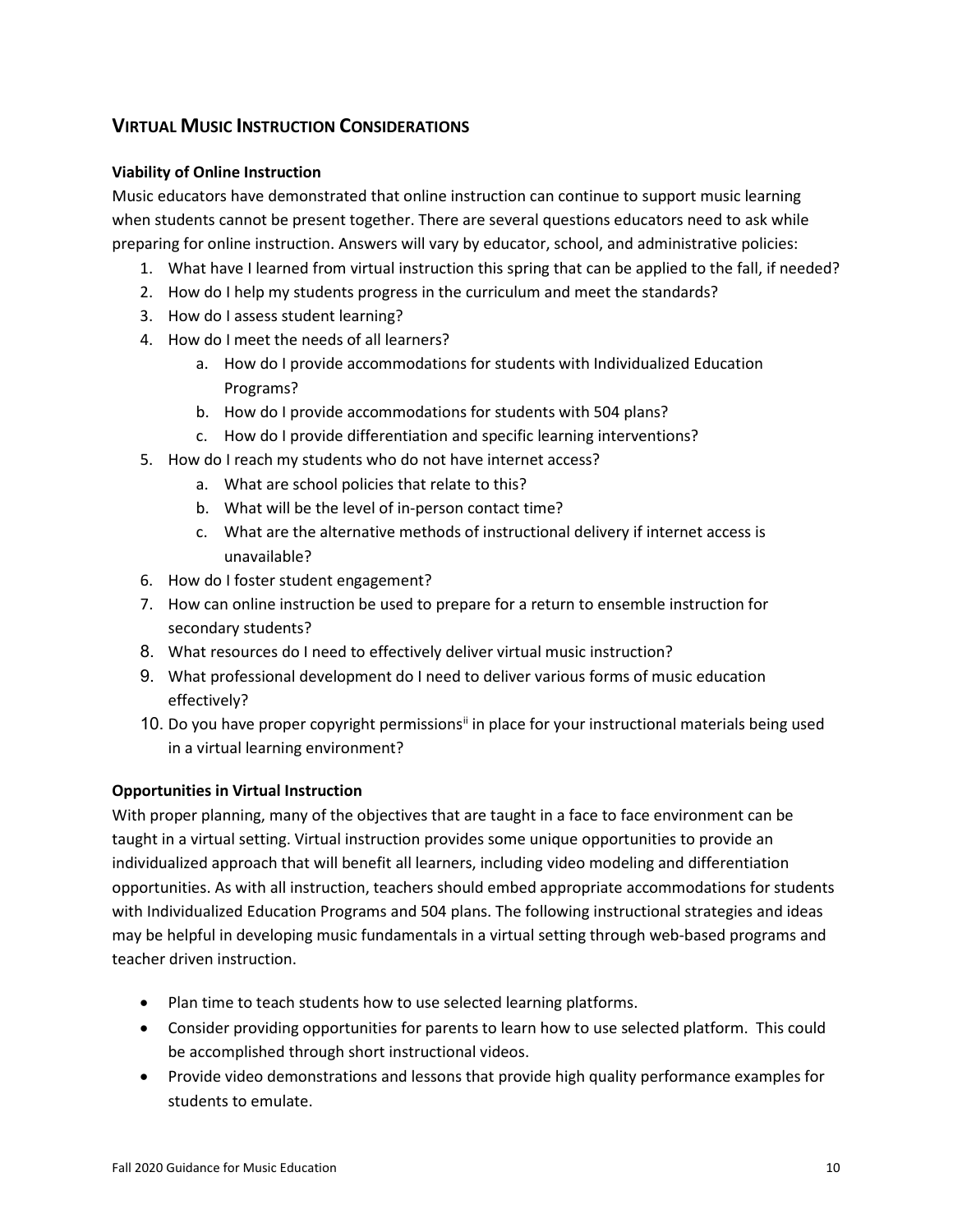- Assign short excerpts that allow for easy assessment and immediate detailed feedback.
- Lead small group, interactive lessons on musical excerpts that can be discussed and refined as you would in a sectional rehearsal, through video conference applications approved by administration.
- Host virtual discussions on music related topics, recordings, or performances.
- Use video modeling techniques to help students build skills: Ex. basic video modeling or point of view modeling which can be particularly helpful for students with autism or developmental disabilities.
- Use video prompting to help students engage in guided practice.
- Provide peer tutoring opportunities for struggling learners and students with disabilities, following district procedures and guidelines for student safety.
- Establish digital office hours for students and parents.
- Send personalized feedback of educational advancement.

Music educators must account for various technology limitations such as microphone or audio quality, internet connectivity, etc. Equity issues must also be considered by educators, administrators, and district level personnel. Students could be sharing technology with siblings, parents, and others in their household and may have limited access to a computer for assignment submission, video lessons, etc. Educators must consider each of these issues when planning lessons and assignments for their students.

The ability to participate in collaborative music making creates community and connections with and between students. These types of connections are difficult to replace in a virtual setting. Educators must continue to build community and connection with students through timely feedback that helps students build individual skills and create worthwhile music. Educators are encouraged to seek professional learning opportunities through various organizations in order to teach effectively in an online environment.

## **Limitations in Virtual Instruction**

Live ensemble rehearsals and performances are nearly impossible to produce virtually due to the time lag created between persons connected over the internet. Technology to facilitate remote ensemble playing in a real-time virtual setting does exist but is prohibitively expensive. If face to face instruction is not possible due to social distancing guidelines, in-person rehearsals of large ensembles and performances with large audiences may need to be postponed until a time when those restrictions are lifted or modified.

## **Virtual Ensembles**

Virtual ensembles are created through a series of individual performance recordings that are subsequently combined to produce a final product. **Focusing solely on this type of content as an instructional goal is not educationally beneficial.** Rather, a focus on individual musical improvement through the medium of ensemble music could lead to the creation of a virtual ensemble as a byproduct of the instructional process. In order to achieve this the following will be needed: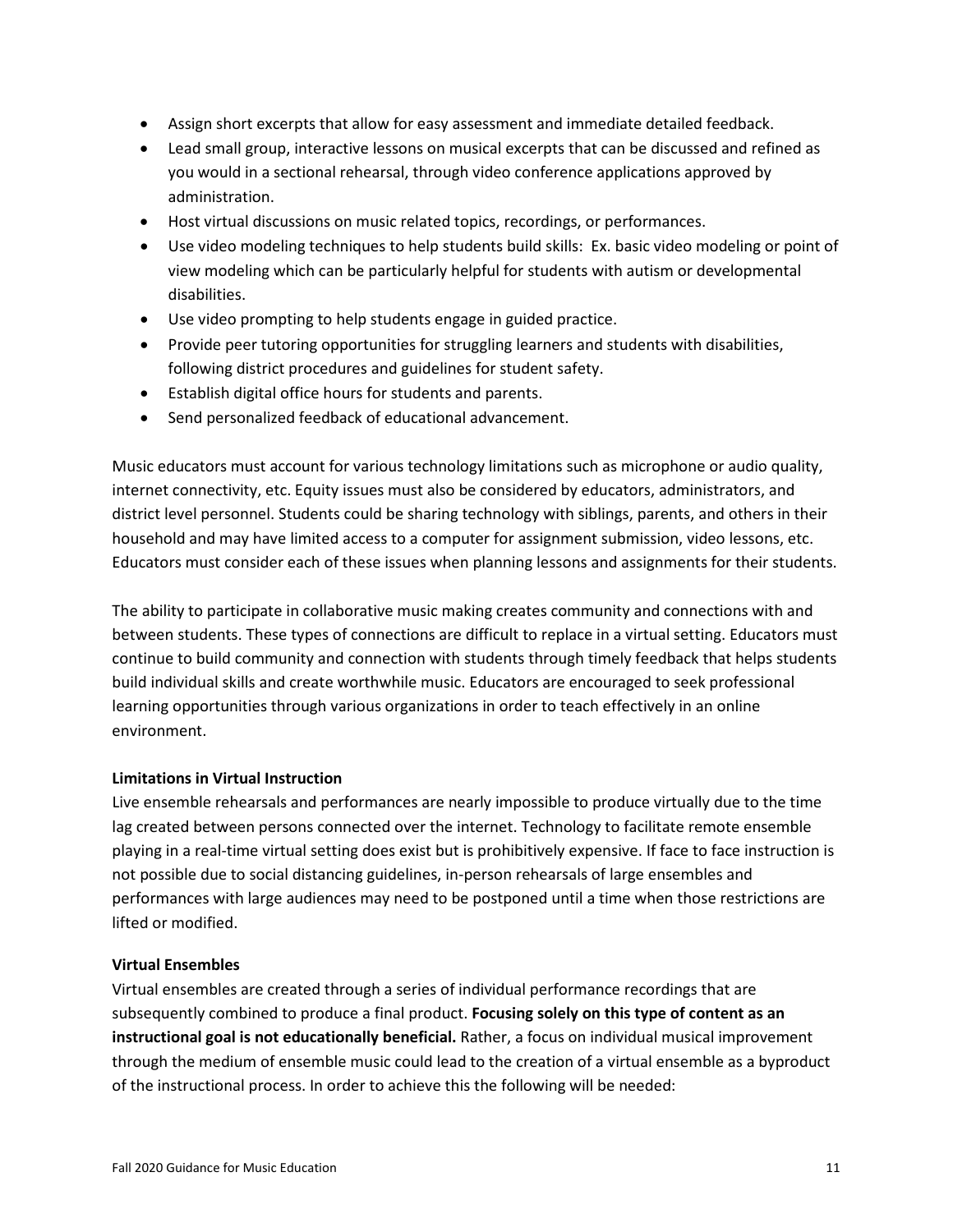- Significant additional time commitment by educators to edit and synchronize multiple performance tracks.
- Proper copyright permissions
- Appropriate technology to edit and produce each selection.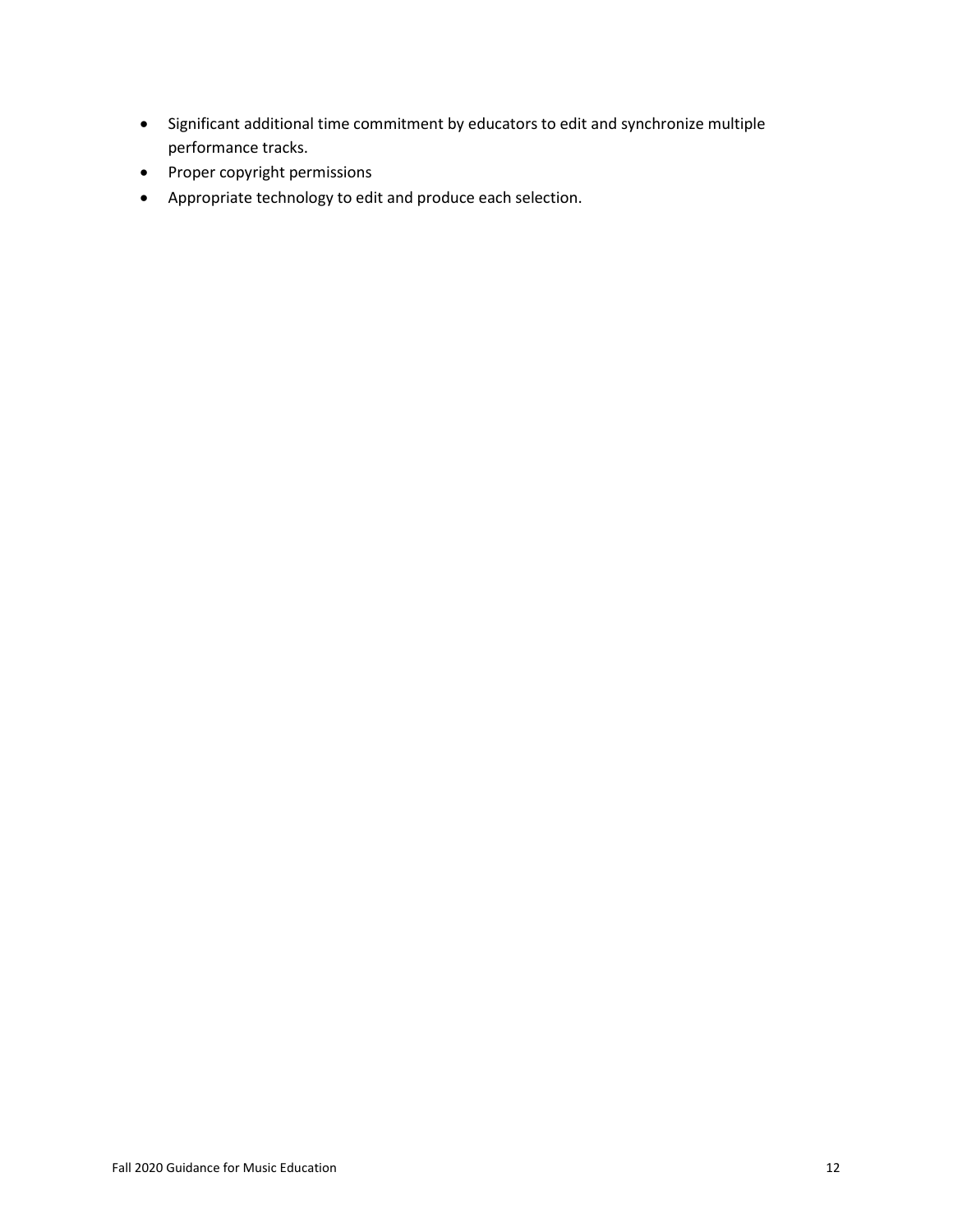## <span id="page-14-0"></span>**STANDARDS-BASED INSTRUCTION IN FALL, 2020**

## **[Standards-Based Music](https://nafme.org/overview-of-2014-music-standards/) Instructional Ideas for Fall, 2020**

Music Education encompasses more than just musical performance, as outlined in the 2014 National Music Standards on which most state music standards are based. Standards-based music instruction, focused on the artistic processes of creating, performing responding and connecting to music, can occur regardless of how music is taught this fall. In addition, high quality, content-valid music assessments can be conducted virtually, allowing music educators and their administrators to understand the progress of students in meeting state music standards regardless of how instruction is delivered this school year.

Collaborative planning and conferencing with other music educators is encouraged at the school and district level to ensure that students receive consistent instruction. Music educators are also encouraged to connect with colleagues from other schools, districts, and organizations to share ideas and improve music instruction for this fall, whether modified face to face, mixed model or virtual instruction. Below are just a few examples of standards-based music instruction that can be taught safely and effectively Face to Face, Virtually, or in both settings.

|                 | <b>Face to Face Instruction</b> | <b>Virtual Instruction</b>                                                                                                       | Face to Face and/or Virtual Instruction                                                                                                                                                                                                                                                                                                                                                                                               |
|-----------------|---------------------------------|----------------------------------------------------------------------------------------------------------------------------------|---------------------------------------------------------------------------------------------------------------------------------------------------------------------------------------------------------------------------------------------------------------------------------------------------------------------------------------------------------------------------------------------------------------------------------------|
| <b>Creating</b> |                                 | Student<br>$\bullet$<br>Technology<br>Projects using<br>looping<br>software using<br>found sounds<br>and sampling<br>techniques. | Students create short musical<br>patterns within specific<br>constraints. Gradually build<br>student skills.<br><b>Student Composition Project:</b><br>$\bullet$<br>Students develop their own<br>ensemble and personal<br>"Warm-Ups".<br>Students learn basic<br>$\bullet$<br>improvisational skills and put<br>their improvisation with a<br>simple animated video.<br>Students compose music for<br>$\bullet$<br>their instrument. |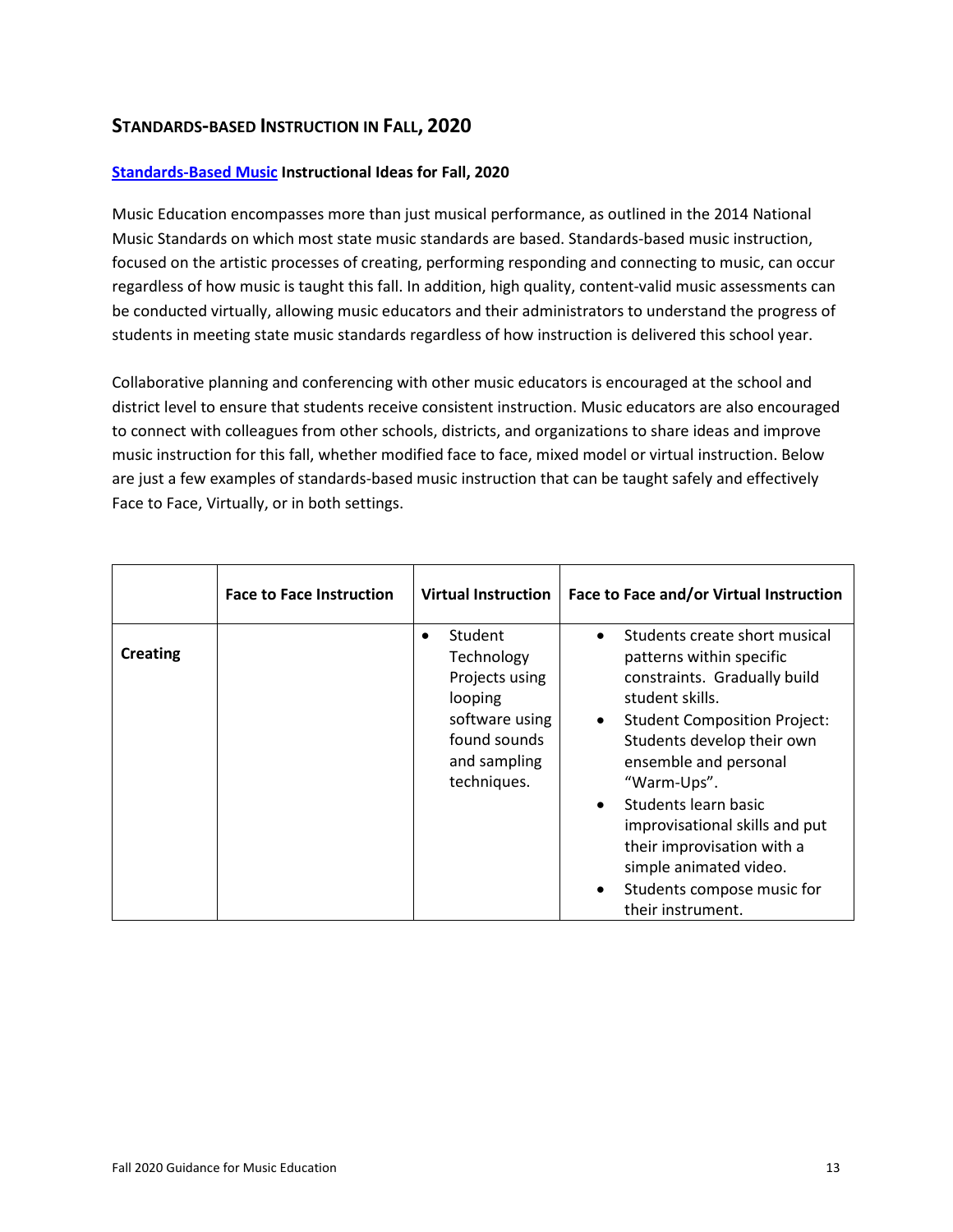| <b>Virtual Instruction</b>                                                                                                                                                                                                                                                                                                                                                                                                                                                  | Face to Face and/or Virtual Instruction                                                                                                                                                                                                                                                                                                                    |
|-----------------------------------------------------------------------------------------------------------------------------------------------------------------------------------------------------------------------------------------------------------------------------------------------------------------------------------------------------------------------------------------------------------------------------------------------------------------------------|------------------------------------------------------------------------------------------------------------------------------------------------------------------------------------------------------------------------------------------------------------------------------------------------------------------------------------------------------------|
| Teacher<br>$\bullet$<br>provided<br>instructional<br>videos<br>teaching<br>concepts,<br>literature, or<br>any material<br>that can allow<br>for students<br>to practice at<br>home prior to<br>or following a<br>live lesson at<br>school.<br>Singing from<br>$\bullet$<br>home. While<br>choral and<br>general music<br>students will<br>not be singing<br>in person,<br>they can sing<br>and join<br>together to<br>learn singing<br>technique and<br>songs<br>virtually. | Literacy and skill building for all levels,<br>including:<br>Music theory - from note naming,<br>$\bullet$<br>chord building, ear training, and<br>rhythmic dictation.<br>Sight reading either solo or<br>$\bullet$<br>ensembles pieces with guidelines<br>for students to challenge them with<br>key signatures and rhythms.<br>Ear training<br>$\bullet$ |
|                                                                                                                                                                                                                                                                                                                                                                                                                                                                             |                                                                                                                                                                                                                                                                                                                                                            |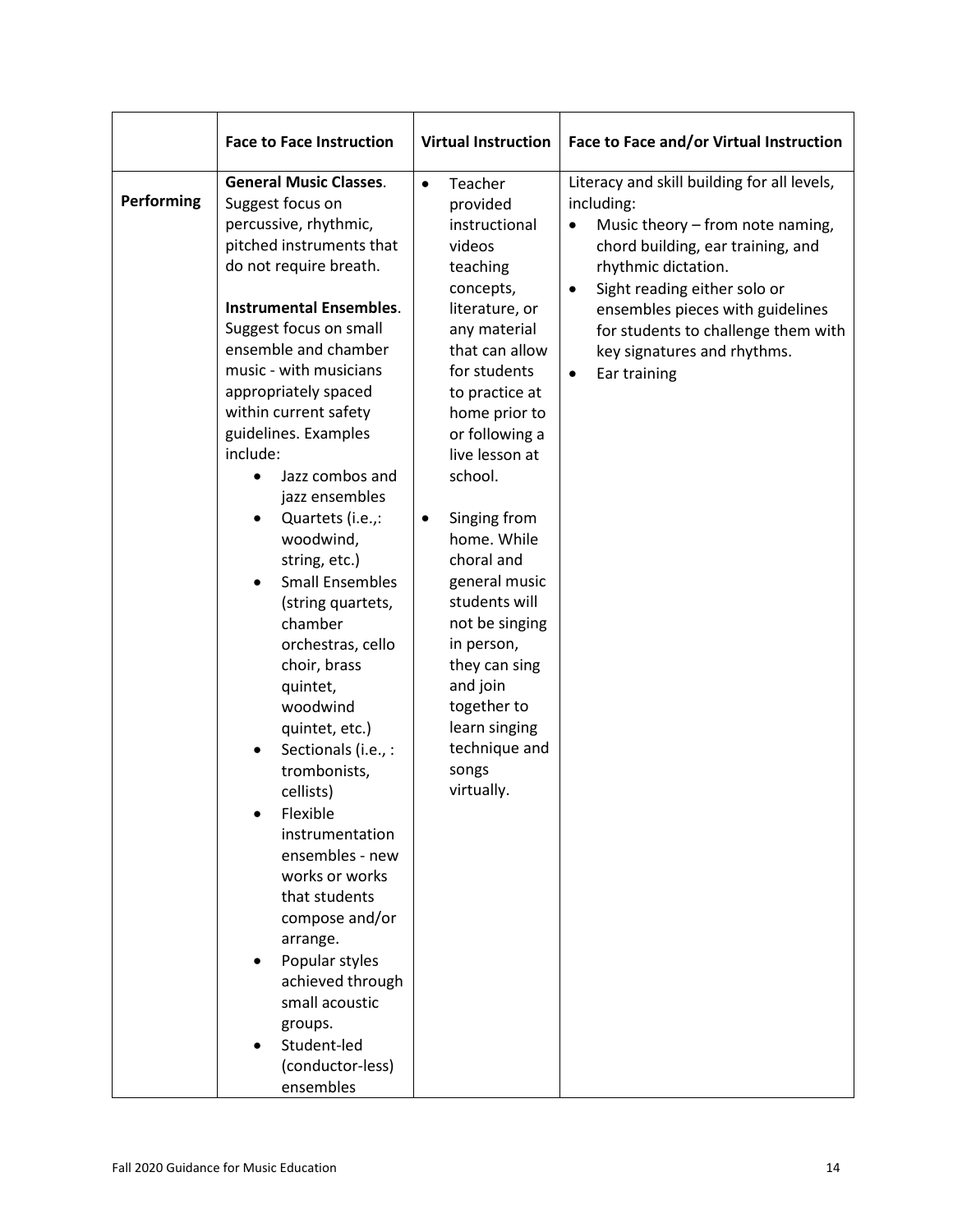|                   | Face to Face and/or Virtual Instruction<br>All of the ideas shared below can work either in Face to Face or Virtual Instruction                                                                                                                                                                                                                                                                                                                                                                                                                                                                                                                                                                                                                                                                                                                                                                                                                                                                                                                                                                                                                                                                                                                                                                        |
|-------------------|--------------------------------------------------------------------------------------------------------------------------------------------------------------------------------------------------------------------------------------------------------------------------------------------------------------------------------------------------------------------------------------------------------------------------------------------------------------------------------------------------------------------------------------------------------------------------------------------------------------------------------------------------------------------------------------------------------------------------------------------------------------------------------------------------------------------------------------------------------------------------------------------------------------------------------------------------------------------------------------------------------------------------------------------------------------------------------------------------------------------------------------------------------------------------------------------------------------------------------------------------------------------------------------------------------|
| <b>Responding</b> | Provide students access to recordings of professional ensembles to review and<br>$\bullet$<br>evaluate performances.<br>Teach techniques that will help students learn music by ear to build aural skills.<br>$\bullet$<br>Students can listen to and learn music that interests them as a special project.<br>Assign conducting exercises to be done with professional recordings of music<br>$\bullet$<br>appropriate for the grade level.<br>Demonstrate the process of score study using music in the public<br>$\bullet$<br>domain. Students can then conduct their own score analysis on another piece<br>from the public domain. One resource is the Library of Congress<br>Make connections by researching music of different cultures, historical periods,<br>$\bullet$<br>styles, and genres. Possible resource - Library of Congress Teaching with Primary<br><b>Resources Units from NAfME.</b><br>Students create their musical board game. Area of focus could be anything from<br>$\bullet$<br>theory, to music history, to composers, genres of music, or a mix of anything<br>musical.<br>Students learn music of interest to support a video, animation or other music<br>production. Teachers provide techniques that will help students be successful in<br>learning music by ear. |
| <b>Connecting</b> | Students reflecting on meaning in their music-making, connecting that meaning<br>to the outside world - whether their community, the country, or the world.                                                                                                                                                                                                                                                                                                                                                                                                                                                                                                                                                                                                                                                                                                                                                                                                                                                                                                                                                                                                                                                                                                                                            |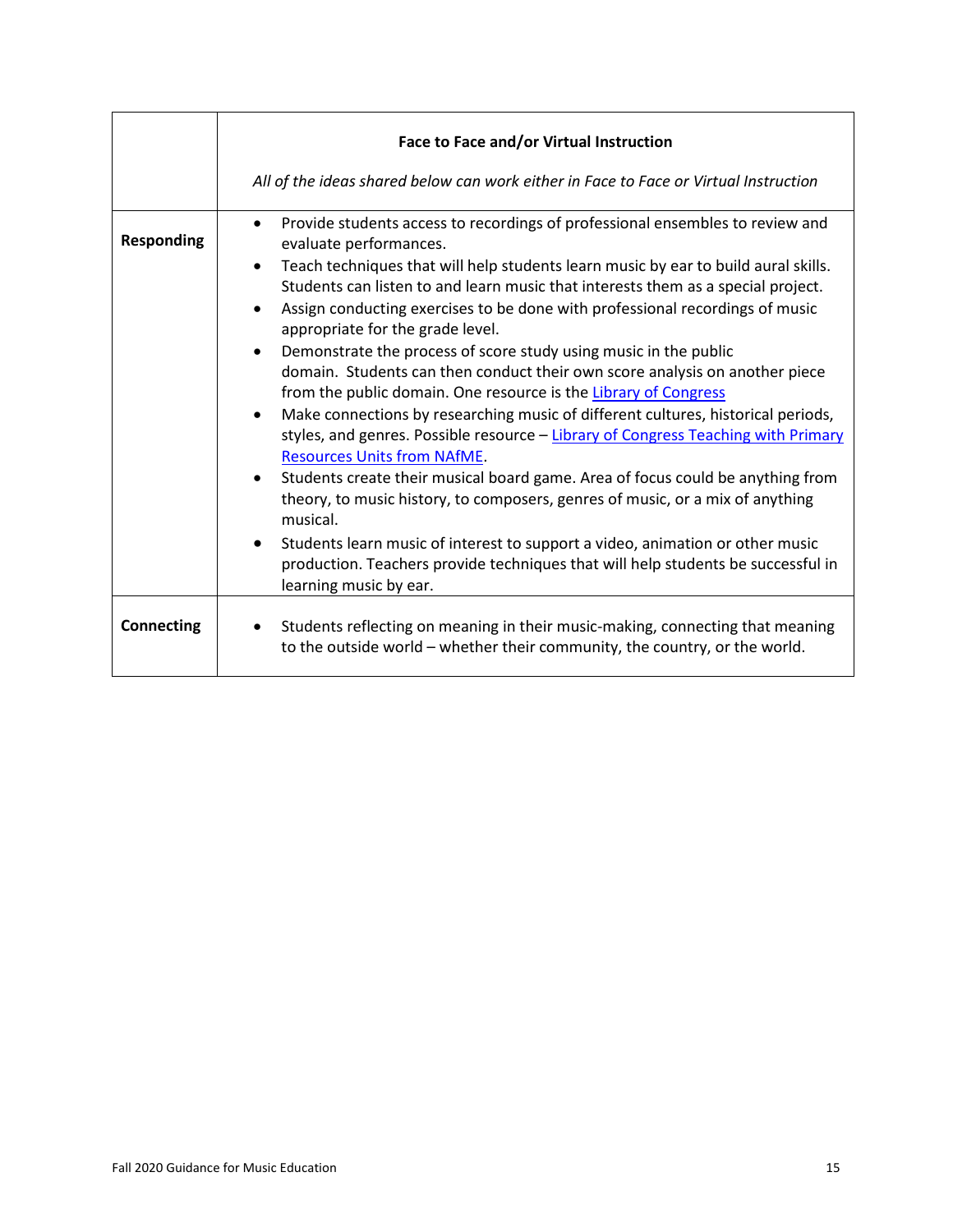## <span id="page-17-0"></span>**BEGINNING INSTRUMENTAL INSTRUCTION FOR FALL, 2020**

Maintaining a beginning instrumental program during the Covid-19 pandemic is vital to the future of instrumental music in our nation's schools. It is critical that administrators and teachers partner together to develop plans to continue beginning instrumental music instruction during the 2020-21 school year and beyond. The guidance below is intended to provide an outline of considerations and suggestions if conditions prevent or delay face to face instruction in the fall.

## **Beginning Instrumental Instruction Virtually**

In beginning instrumental instruction virtually, the following adaptations may be helpful:

- Start a focused set of instruments during the first year, at the director's discretion.
- Use blended learning strategies that include classroom demonstrations followed by live online sessions in instrument groupings to teach students to properly care for instruments, create beginning sounds, set proper position, etc.
	- Smaller group sessions may be needed during the beginning weeks to establish proper tone production and position. For some learners these may need to continue for longer periods.
- "Point of view" video modeling and individual instruction can be used to provide support.

## **Delaying Beginning Instrumental Instruction until Back to Face to Face**

An additional model would delay starting students on individual instruments until face to face instruction resumes during the 2020-2021 school year. This option should be discussed with your school administration and should be made for the betterment of the program and not due to budgetary concerns. Face to face beginning instruction during the current school year should begin as soon as the situation allows, coinciding with the overall district instructional plan for all subject areas. Possible strategies to keep students engaged in music-making until instrumental instruction begins include:

- Teaching musical fundamentals including note-reading, terminology, etc.
- Incorporating an introduction to each instrument through virtual means (videos, easy initial beginning embouchure exercises, etc.).
- Exploring other modes of music learning including composition, music technology, popular music, etc.

Regardless of the model selected, music educators, in collaboration with their building administrators, can do much to maintain momentum for their instrumental programs – whether beginning students on their instruments virtually or building excitement for when students can start an instrument once back on the school campus. Possible actions include:

- Sustained communication with families of students who are eligible to begin instrumental music instruction during the 2020-21 school year regarding the current status and future plans.
- Build excitement for instrumental music opportunities via e-mail and virtual media, even if the start date with instruments is not known.
- Conduct virtual instrument demonstrations.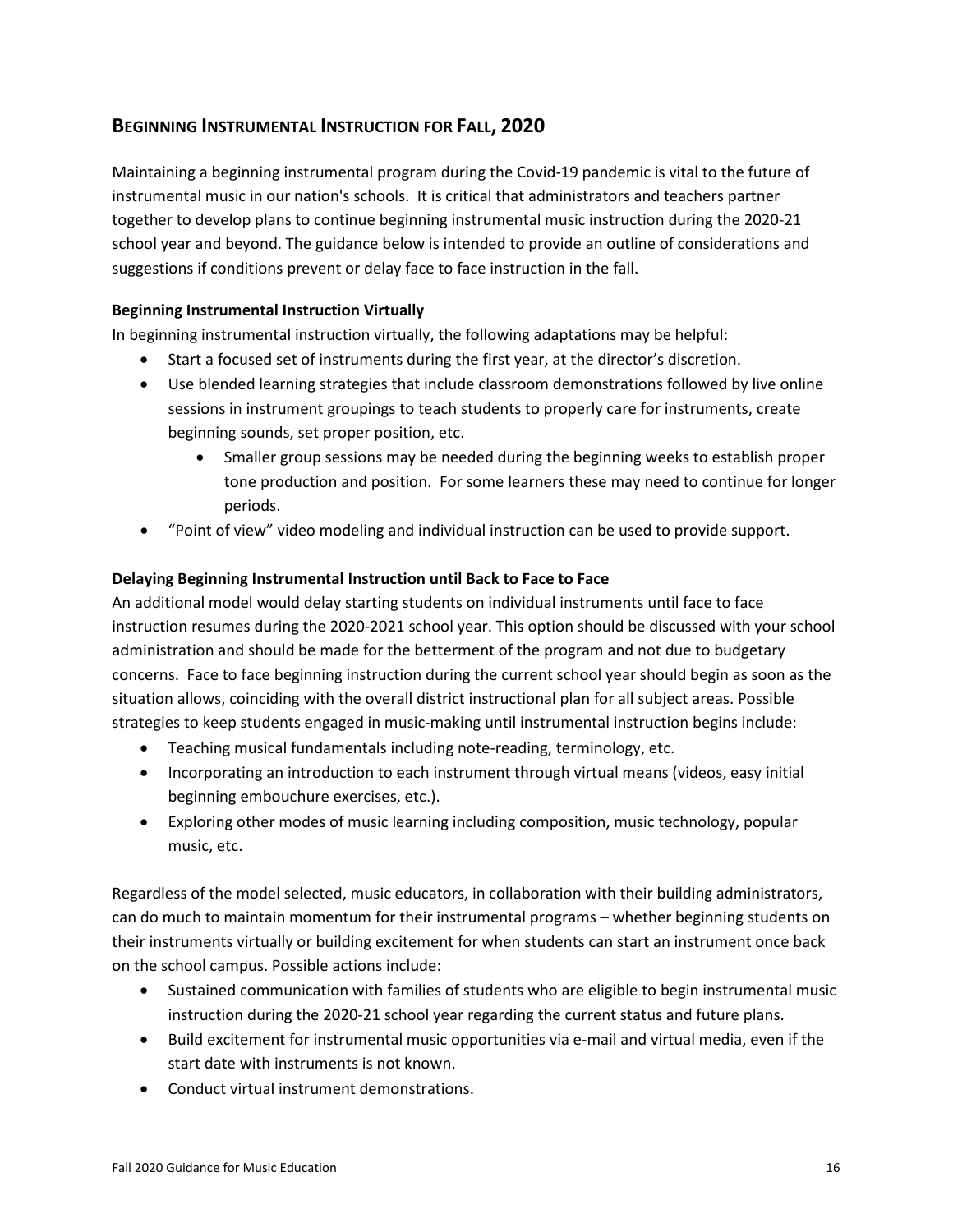• Cultivate the message that "We will be together soon" and "We have a place for you in band or orchestra."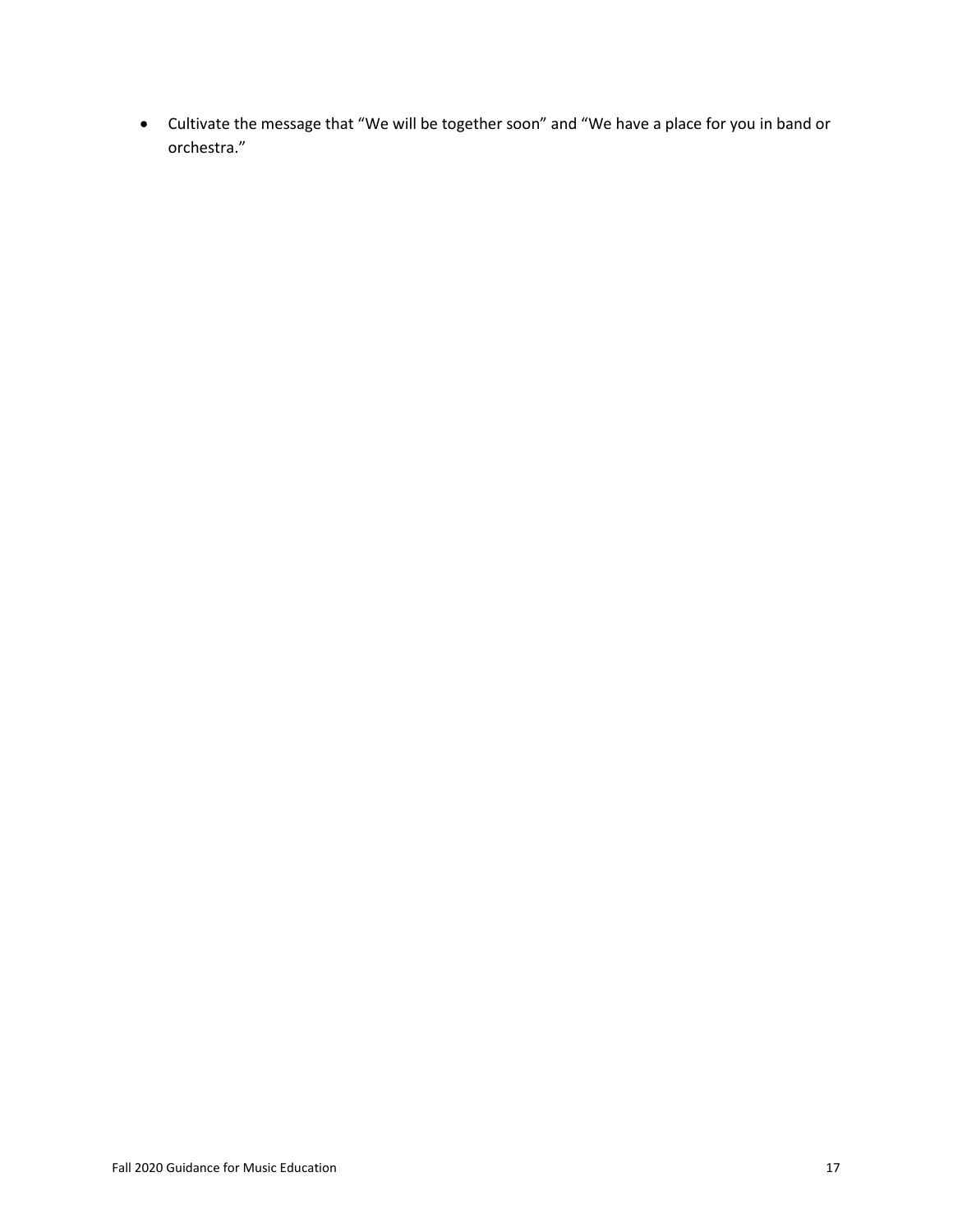## <span id="page-19-0"></span>**ADVOCATING FOR MUSIC EDUCATION IN 2020**

This document aims to support educators as planning for the various scenarios anticipated, so that solutions are available as decisions are being made. Having plans ready will help keep music programs viable but may not be sufficient to maintain adequate support in every situation. Fall of 2020 will bring with it many challenges. Schools will be asked to do more with less as resources are constrained, leading to concerns regarding potential implications for music programs.

Such concerns are valid and call attention to the perennial need for effective music education advocacy. Music educators should consider how to demonstrate quality in their program, how to remain relevant and visible in the community, and how to stay connected with the most effective advocates for music programs: students and parents. Now is also an opportune time to consider how one articulates the value of music education to education decision-makers. On May 27, NAfME and NFHS joined 52 other national education organizations in signing ["Arts Education is Essential,](https://nafme.org/wp-content/files/2020/05/Arts_Education_Is_Essential-unified-statement.pdf)" a statement reaffirming the importance of music and arts education to our nation's schools.

The most powerful benefits of music education are those that are intangible and sometimes difficult to describe. The abilities to confidently perform music, to respond to music in an informed way, to exercise creativity by imagining new music, and connect music to other areas of life are so beneficial that they are sufficient to justify music as a curriculum to be made accessible to all. They also establish a foundation upon which students can pursue personal growth that will serve them throughout their lives.

Recent efforts in research and standards policy lends credence to an argument that music educators have made for years: that music education helps students in their social [and emotional](https://nafme.org/wp-content/files/2020/05/Music-and-SEL-Pamphlet.pdf) development. Even a cursory glance reveals several compelling explanations why this might be the case: music itself and the activities it involves are laden with social and emotional processes; music educators often work with the same students for multiple years, positioning them well to positively impact students' individual growth; all people, especially youth, appreciate some music, and students frequently report that participation in music is their favorite part of school.

Music classes also incorporate community-advancing activities, presenting students with opportunities to develop relationship skills. Students in music work collectively toward shared goals, exercising skills including collaboration, communication, and conflict resolution. Cooperative music-making experiences can also positively impact students' proclivity for empathetic thinking and behavior, leading to them becoming more socially aware. Social awareness and relationship skills, combined with self-awareness and self-management skills, enable students to act and reflect in more informed and critical ways, ultimately supporting them in responsible decision-making.

In addition to music practice and music-making, the lives of students are enhanced and enriched by participation in music education. While it may not be possible to recreate all the conditions that produce all of the extra-musical benefits described here in a virtual platform, music educators must be aware of the need to promote and embed social and emotional learning into instructional practice whether working with students face to face, virtually, or both during the next school year.